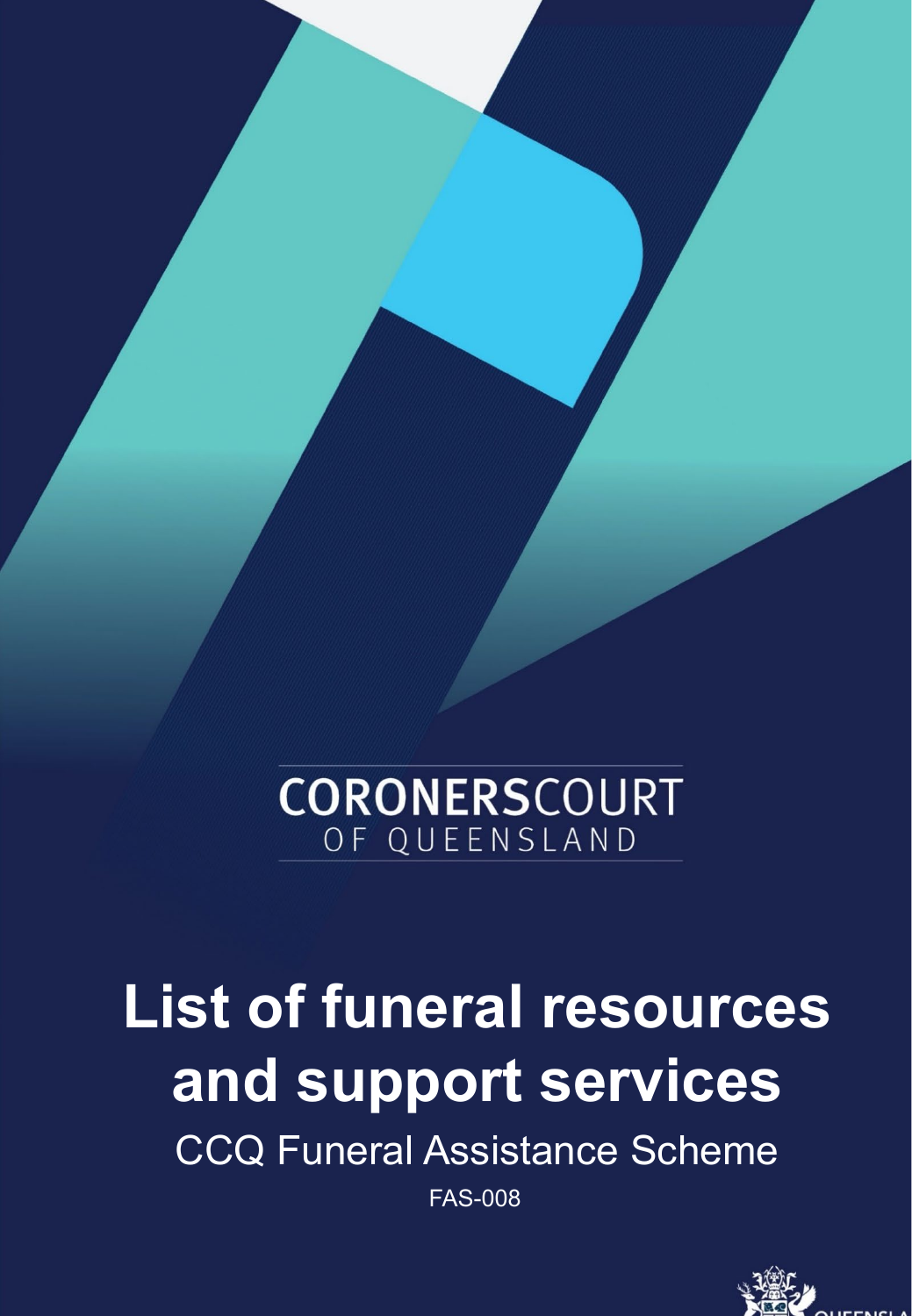# **Counselling services**

**Lifeline** provides all Australians experiencing emotional distress, support and suicide prevention services

13 11 14 Available 24/7 <https://www.lifeline.org.au/>

**MensLine** Australia is a national telephone and online support service

1300 789 978 free online chat service 24/7 <https://mensline.org.au/>

**Griefline** provides free counselling services and support to anyone experiencing grief, loss and/or trauma

1300 845 745 6am to midnight, 7 days a week<https://griefline.org.au/>

**Beyond Blue** provides information and support to help everyone in Australia achieve their best possible mental health

1300 22 4636 Available 24/7 [https://www.beyondblue.org.au](https://www.beyondblue.org.au/)

responsibilities

**The Compassionate Friends Queensland** provide peer support for parents, siblings and grandparents after the death of a child – speak with someone else who has experienced child loss

1300 064 068 Available 24/7 [https://www.compassionatefriendsqld.org.au](https://www.compassionatefriendsqld.org.au/)

**Queensland Health's** collection of dealing with loss and bereavement resources

[https://www.qld.gov.au/health/](https://www.qld.gov.au/health/support/loss) [support/loss](https://www.qld.gov.au/health/support/loss)

**Sands** provides support to parents and families who experience miscarriage, stillbirth and neonatal and infant death

1300 072 637 24/7 phone and email [https://www.qld.gov.](https://www.qld.gov.au/health/support/loss/stillbirth) au/health/support/ [loss/stillbirth](https://www.qld.gov.au/health/support/loss/stillbirth)

# **Who to contact after a death occurs**

**Births Death & Marriages** provides information on how to apply for a new death certificate

**Queensland Government** guides to help you manage and settle affairs after a death

13 74 68 [https://www.qld.gov.au/law/births-deaths-marriages](https://www.qld.gov.au/law/births-deaths-marriages-and-divorces)and-divorces 13 74 68 [https://manage-affairs-after-death.services.qld](https://manage-affairs-after-death.services.qld/)

**Australian Taxation Office** can assist with information on how you may be able to access your superannuation early to pay for a funeral

13 28 65<https://www.ato.gov.au/Individuals/Super/>

**Clermont Aboriginal Community Development Fund** provides assistance to the Wangan and Jagalingou people

https://www.glencore.com.au/en/who-we[are/energy-products/clermont/Pages/acdf.aspx](https://www.glencore.com.au/en/who-we-are/energy-products/clermont/Pages/acdf.aspx)

1300 367 757 [https://www.lawsociety.com.au/for-the-public/know-your](https://www.lawsociety.com.au/for-the-public/know-your-rights/being-an-executor/responsibilities)rights/being-an-executor/responsibilities

**The Law Society** provides written information on the Executor's

**Port Curtis Coral Coast (PCCC)** provides assistance to members of the Byellee, Gurang, Gooreng Gooreng & Taribelang peoples

(07) 4167 0037 <http://www.pccctrust.com.au/programs/funeral-assistance/> [gov.au/#/](https://manage-affairs-after-death.services.qld.gov.au/#/)

**The Public Trustee** provides a written guide to help explain the process the Public Trustee goes though when administering an Estate including administering an Estate when someone else is appointed Executor but does not want to take on that role, or in the case where someone dies without a valid Will in place.

1300 360 044 [https://www.pt.qld.gov.au/media/1](https://www.pt.qld.gov.au/media/1095/guide-for-beneficiaries.pdf) 095/guide-for-beneficiaries.pdf

#### **Funeral planning resources**

**ASIC Money Smart** provides planning options for a funeral to protect your family from funeral costs

1800 555 660 [https://moneysmart.gov.au/](https://moneysmart.gov.au/paying-for-your-funeral) your rights 13 74 68

[https://www.qld.gov.au/law/your-rights/consumer-rights-complaints-and-scams/buying](https://www.qld.gov.au/law/your-rights/consumer-rights-complaints-and-scams/buying-products-and-services/buying-services/arranging-a-funeral/pre-plan-your-funeral)products-and-services/buying-services/arranging-a-funeral/pre-plan-your-funeral

**Office of Fair Trading** provides information regarding pre-planning your funeral and

[paying-for-your-funeral](https://moneysmart.gov.au/paying-for-your-funeral)

### **Financial support resources**

**Services Australia** provides information on what to do following a death, registering a death, finalising an estate and looking after yourself. Services Australia may be able to provide a bereavement payment if you have lost a partner who received a Centrelink benefit

132 000 or 132 850 1800 136 380 Indigenous Call Centre [https://www.servicesaustralia.gov.au/individuals/subjects/death-and](https://www.servicesaustralia.gov.au/individuals/subjects/death-and-bereavement)bereavement

**Victim Assist Queensland** can reimburse or pay up to \$8,000 in funeral expenses if a person has died from an act of violence

1300 546 587 [https://www.publications.qld.gov.au/dataset/victim-assist-queensland](https://www.publications.qld.gov.au/dataset/victim-assist-queensland-factsheets/resource/e78062fa-387b-45d8-88c2-28da6634723f)factsheets/resource/e78062fa-387b-45d8-88c2-28da6634723f

**National Debt Helpline** provide guides based on the experience of financial counsellors who provide free information and advice

1800 007 007 <https://ndh.org.au/> **Services Australia** provides a Pension Loans Scheme that lets older Australians get a voluntary non-taxable fortnightly loan to supplement your retirement income

[https://www.servicesaustralia.gov.au/individuals/services/centrelink/pension](https://www.servicesaustralia.gov.au/individuals/services/centrelink/pension-loans-scheme)loans-scheme

**No interest Loan Scheme (NILS**) provides individuals and families on a lowincome access to safe, fair and affordable credit programs run by local community organisations at over 600 locations across Australia.

3010 1029 <https://nils.com.au/>

**Department of Veterans' Affairs** may be able to assist veterans or former members of the Australian Defence Force with funeral costs

1300 55 1918 <https://www.dva.gov.au/>